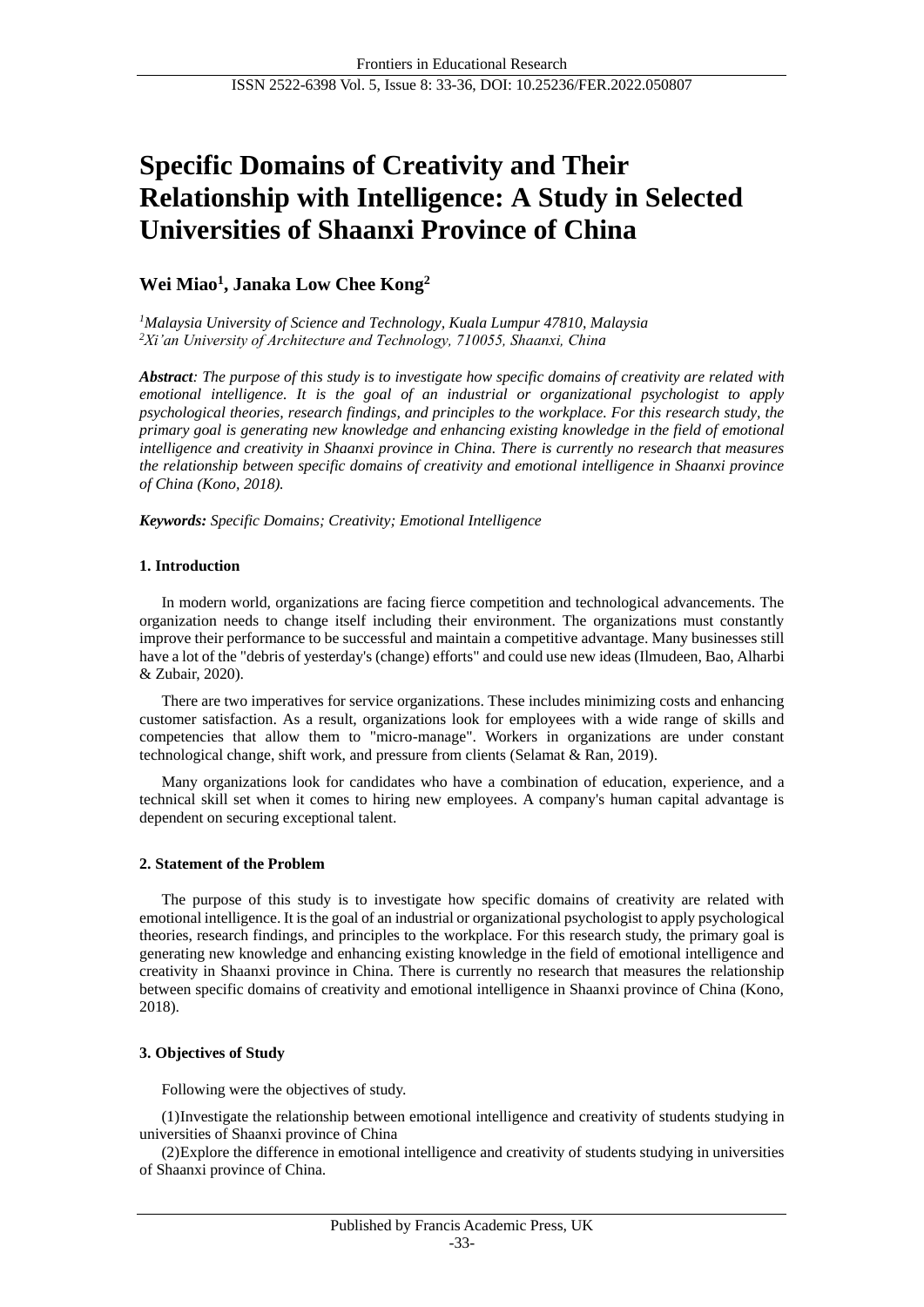### ISSN 2522-6398 Vol. 5, Issue 8: 33-36, DOI: 10.25236/FER.2022.050807

#### **4. Research Questions of the Study**

Based on the above objectives, following were the research questions of the study.

(1)Is there any relationship between emotional intelligence and creativity of students studying in universities of Shaanxi province of China?

(2)What is the difference in emotional intelligence and creativity of students studying in universities of Shaanxi province of China?

#### **5. Significance of Study**

#### *5.1. Theoretical Significance*

This study is significant because it will be one of the few studies to examine the relationship between emotional intelligence and creativity in Chinese context. The findings of this study will add to the growing body of knowledge about the importance of emotional intelligence and creativity at the workplace. The emotional intelligent people prefer to have stable relationship with others. Interpersonal skills can be improved if you pay attention and evaluate the feelings of others.

#### *5.2. Significance for Industry*

The concept of emotional intelligence can be defined as, "The concept of emotional intelligence is stated to be based on extensive scientific and research evidence". In addition, "however little research has been conducted in an organizational context and existing research has largely been drawn from psychological research developments. There is lack of research on the variables of emotional intelligence and creativity and their relationship in educational context. Emotional intelligence and creativity were measured in organizations based on anecdotal case studies and derivative arguments ion previous research studies.

#### *5.3. Academic Significance*

Emotional intelligence and creativity will be examined in this study with respect to demographic variables as possible predictors. Employers can improve their workforce by learning about the connection between emotional intelligence and creativity. Employers can benefit from useful information to help develop ideas and programs for their employees that will result in a more effective workforce. Emotional intelligence and creativity are closely associated in China. This study may help shed light on the relationship between these two variables. Importantly, human resource managers need to know how creativity and emotional intelligence affect the workplace to devise a new policy that takes these factors into consideration.

#### **6. Delimitations**

The study is limited by convenience sampling, fixed accountability ratings, and limited perceptions of students. In present research study, the researcher will use convenient sampling technique due to limited time and resources. The researcher will select students randomly to minimize sampling error. In this way, the findings of the study can be generalized to other parts of the Shaanxi province. The researcher will distribute survey questionnaire among students only to gather the relevant data.

#### **7. Limitations**

The primary purpose of this research study is to investigate the correlation between emotional intelligence and creativity. The concept of emotional intelligence and creativity is measured already using various perspectives. However, in present research study, the concept of emotional intelligence and creativity will be measured using personality traits within the theoretical perspective of industrial and organizational psychology.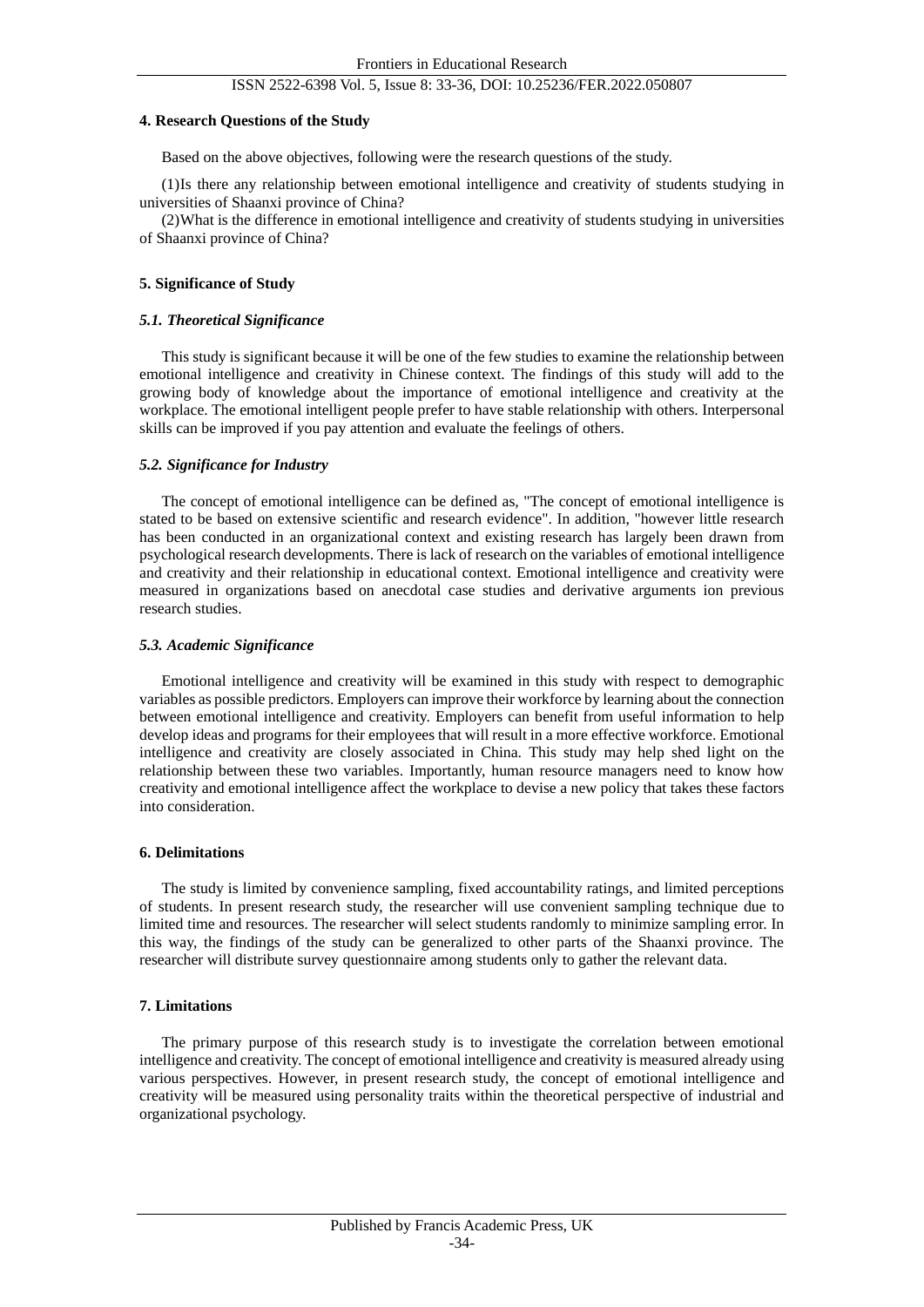## ISSN 2522-6398 Vol. 5, Issue 8: 33-36, DOI: 10.25236/FER.2022.050807

#### **8. Theoretical Framework**

Methodological beliefs and assumptions that underlie the theories and models that make up the definitive context are referred to as the theoretical framework. The goal of this research is to better understand the relationship between creativity and emotional intelligence. Positive psychology is a branch of psychology that seeks to better understand and help people, families, and communities thrive.

IGathering information through psychometrics, which is a process-oriented activity, is used to identify attributes, make the best selection choices, and provide feedback for personal and career development. This study will make use of psychological testing to gauge participants' levels of emotional intelligence and creativity as well as their relationship with demographic data.

## **9. Operational Definitions of Key Terms**

## *9.1. Creativity*

The term "creativity" is used in most approaches to creativity research to describe a personal quality, a process, a behavior, or a feature of a product, but this cannot be generalized. In present research study, creative thinking and behavior will be assessed which will aim at creativity as both a personal quality and a creative product (Cohendet & Simon, 2015).

## *9.2. Emotional Intelligence*

The mixed-model perspective is used to present the emotional intelligence construct, with a focus on the trait perspective. Emotions and intelligence are not a part of mixed models. Instead, social behaviors, traits, and abilities are considered important part of mixed model approach. Since, both emotional abilities and traits are personality components. In current research study. the trait-based perspective is included in the mixed-model group to evaluate emotional intelligence (Ackley, 2016).

## **References**

*[1] Ackley, D. (2016). Emotional intelligence: A practical review of models, measures, and applications. Consulting Psychology Journal: Practice and Research, 68(4), 269.*

*[2] Akinola, M., Kapadia, C., Lu, J. G., & Mason, M. F. (2019). Incorporating physiology into creativity research and practice: The effects of bodily stress responses on creativity in organizations. Academy of Management Perspectives, 33(2), 163-184.*

*[3] Carmeli, A., McKay, A. S., & Kaufman, J. C. (2014). Emotional intelligence and creativity: The mediating role of generosity and vigor. The Journal of Creative Behavior, 48(4), 290-309.*

*[4] Carson, K. D., Carson, P. P., & Birkenmeier, B. J. (2016). Measuring emotional intelligence: Development and validation of an instrument. Journal of Behavioral and applied Management, 2(1), 810. [5] Cohendet, P., & Simon, L. (2015). Introduction to the special issue on creativity in innovation. Technology Innovation Management Review, 5(7).*

*[6] Cooke, F. L., Cooper, B., Bartram, T., Wang, J., & Mei, H. (2019). Mapping the relationships between high-performance work systems, employee resilience and engagement: A study of the banking industry in China. The International Journal of Human Resource Management, 30(8), 1239-1260.*

*[7] Curry, J. F., Anderson, D. R., Zitlin, M., & Guise, G. (1987). Validity of academic achievement measures with emotionally handicapped children. Journal of Clinical Child Psychology, 16(1), 51-56. [8] Di Fabio, A., & Kenny, M. E. (2016). Promoting well-being: The contribution of emotional* 

*intelligence. Frontiers in psychology, 7, 1182.*

*[9] Furnham, A., & Petrides, K. V. (2003). Trait emotional intelligence and happiness. Social Behavior and Personality: an international journal, 31(8), 815-823.*

*[10] Glavas, A. (2016). Corporate social responsibility and organizational psychology: An integrative review. Frontiers in psychology, 7, 144.*

*[11] Goleman, D., & Boyatzis, R. (2017). Emotional intelligence has 12 elements. Which do you need to work on. Harvard Business Review, 84(2), 1-5.*

*[12] Gough, H. G. (1979). A creative personality scale for the adjective check list. Journal of personality and social psychology, 37(8), 1398.*

*[13] Gough, H. G., & Heilbrun, A. B. (1965). The Adjective Check List Manual. Palo Alto: Consulting Psychologists Press.*